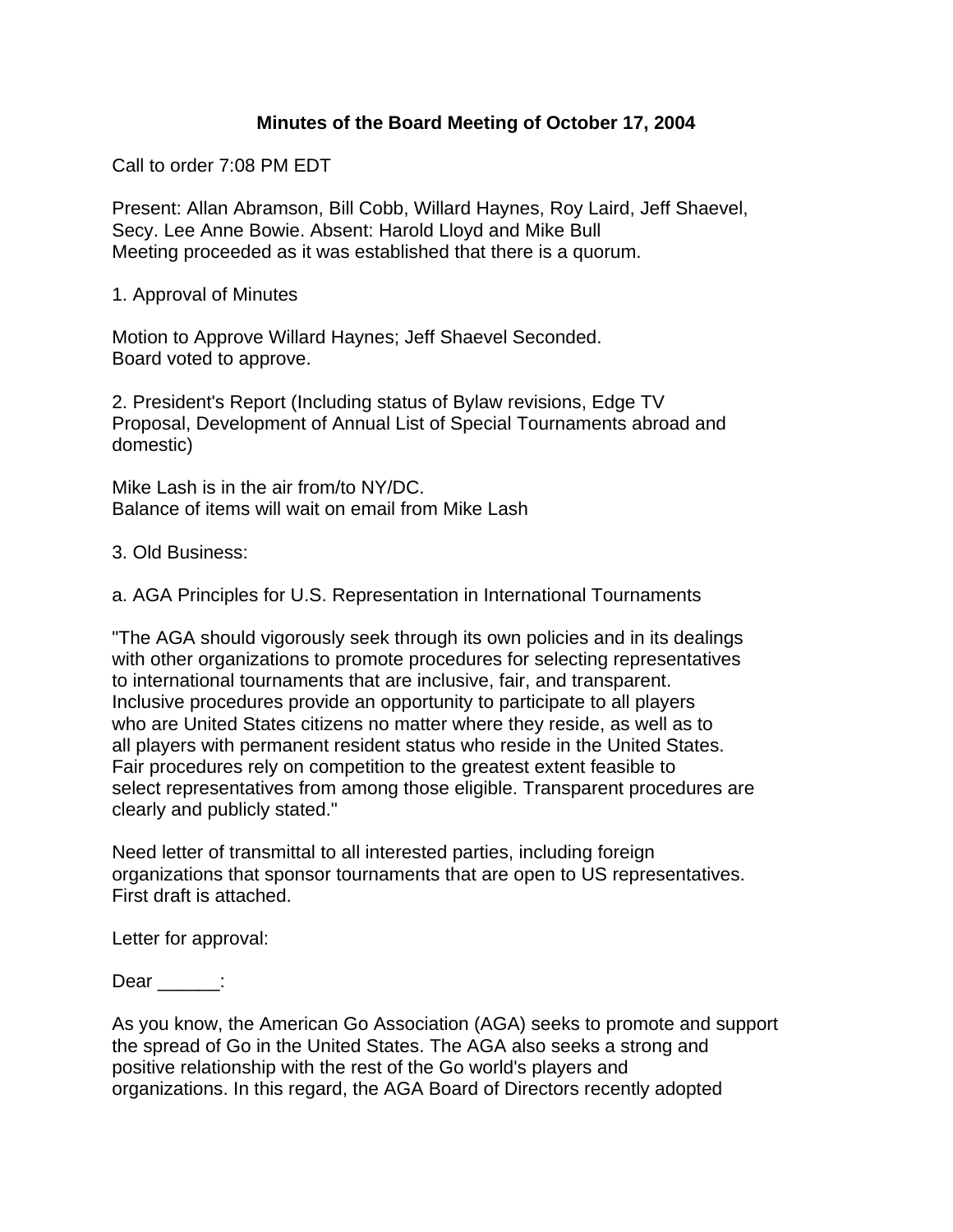a policy on the selection of U.S. representatives for participation in international tournaments. This policy reflects our commitment to democratic principles and an open process for selections. It applies to both professional and amateur U.S. representatives. The policy is attached to this letter.

We respectfully request that, to the extent possible, the selection of U.S. representatives for international tournaments follow the principles described in this policy.

We look forward to strengthening our relationships and to continuing to spread Go around the world. Please contact me if you have any questions.

Sincerely,

Allan Abramson, Chair American Go Association Board of Directors

The transmittal letter was approved by the board.

Next step is to work with Mike to get it translated (option) and identify the initial mailing list, which we will present for review. Email Allan directly if you have thoughts of to whom it should be sent.

In light of this policy, our intent is to continue discussion with amateurs and pros re opening all tournaments to both amateurs and pros. This applies predominantly to AGA events and the invitational pro cup and Ing cup.

Board discussion ranged from questioning the information we have about the attitude of amateurs and pros on this to current policy. A number of the issues affect them. Suggestion was made that we should create a committee by invitation of strong amateurs, pros and board members to investigate this. One pro has already said that pros should not participate in amateur events where prizes are available. AGA Policy makes it clear that it is an open process for AGA tournaments. It is always the top person who is eligible. Comment was made that there were no complaints on Feng Yun playing in Maryland Open, that most amateurs seem to welcome their participation. In the Fujitsu we invite both. In the Ing, no pros are invited.

Allan will ask Mike Lash to check into Ing rules to see if pros were precluded there. We have a consensus to keep open tournaments open to pros, which is the present policy. Roy commented Mike Lash had called Europeans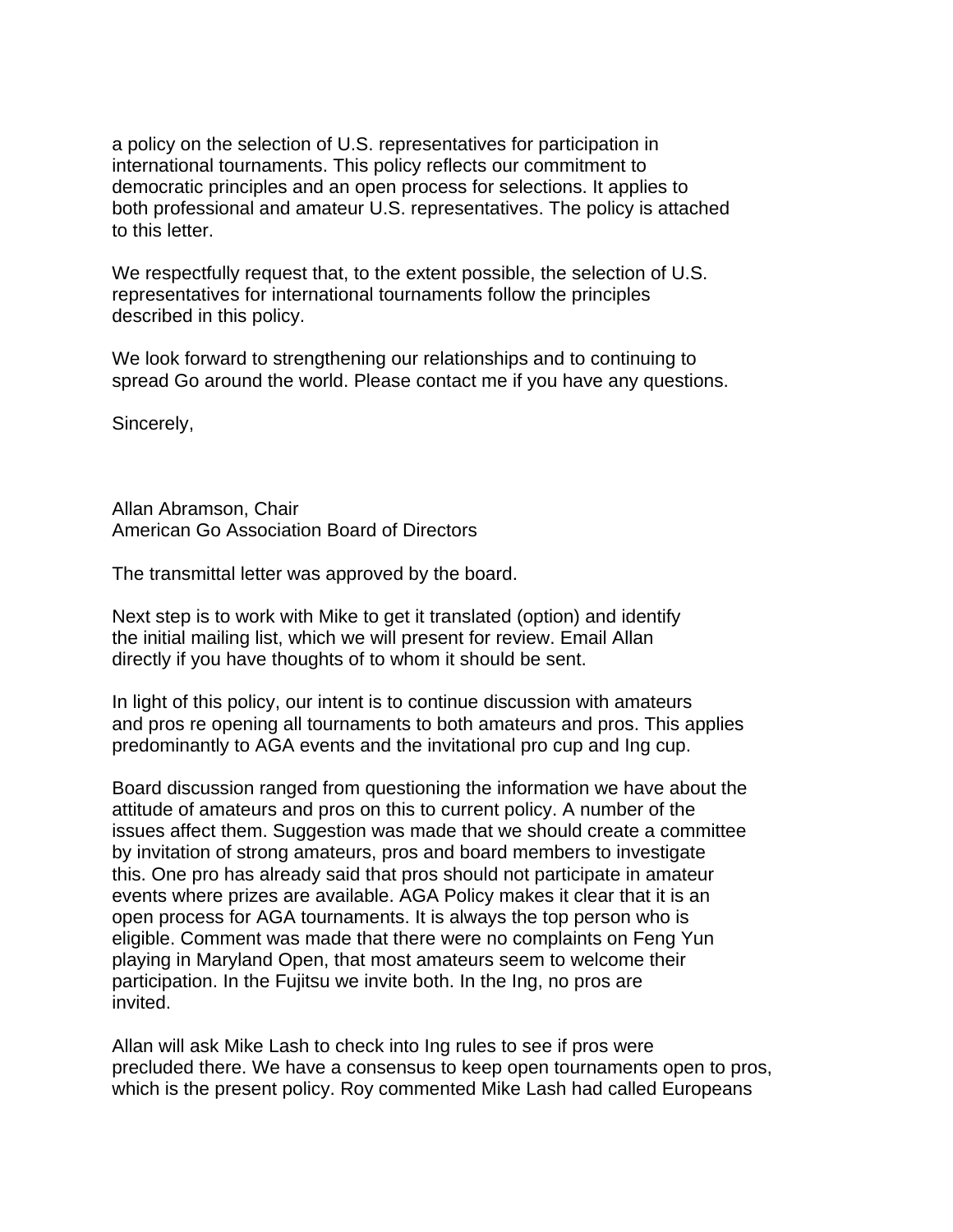who maintain a list of top eight players who have top results. They select

the next person on list who can attend. We are looking at this for possible model. Allan would like to involve the pros and strong amateurs in decision.

b. Leadership Development Committee

(Current membership includes Sam Zimmerman, Bob Barber, Ernest Brown, Duane Burns, Steve Burrall, Robert Cordingly, None Redmond, Eric Wainwright, Larry Gross)

Status of search for a new chair for the committee: Roy from Mike on Leadership Committee: No obvious candidates currently. Allan and Mike will discuss options for recruitment.

c. WAGC: Continuation of Discussion on Current Point System for Representation

Allan thought to refer this to temporary committee, but while not requiring pro input, it does affect the strong amateurs. Allan will create a temporary committee and refer this to them, with the sense that we would like to change the current system.

The system needs to accommodate more selections. Also, resetting points is a problem, so need to work with point process. Sense of the prior Board discussion was that the history of recent selections may need to be acted upon. General principle was that being sent to any major tournament in Asia was an honor, with consequent re-setting of the representative's points, per current policy.

Now we need to act on it and engage in discussion for the long term in general.

All present agreed. Allan appreciates the unanimity on this.

d. Appointment of Treasurer

This is a procedural requirement, neglected after elections.

Roy Laird nominated Ben Bernstein as Treasurer. Willard Haynes seconded nomination.

A comment was made that we need a professional accountant to assist the treasurer. Discussion of cost ensued.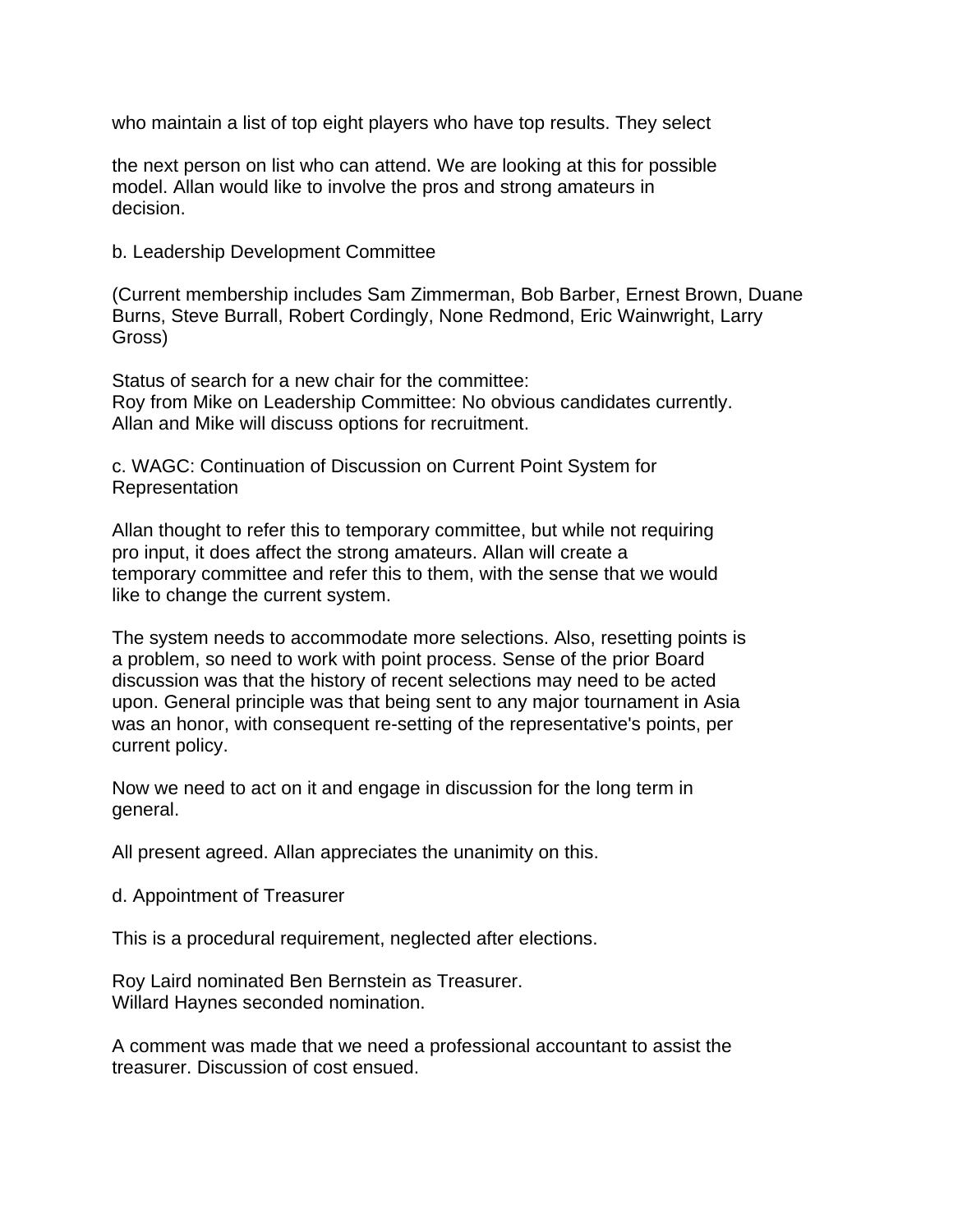The board unanimously approved Ben Bernstein as treasurer.

Bill Cobb moved to have Treasurer Ben Bernstein and President Mike Lash find an accountant. Roy Laird proposed a friendly amendment to find an accountant , get a cost estimate and come back with cost. Friendly amendment accepted.

Amended Motion: Bill Cobb moved that the Board direct Mike Lash to work with Ben Bernstein on finding a professional accountant to assist with the books, determine the probable cost, and come back to the board with the information. Willard Haynes seconded.

The motion carried unanimously

## e. Strong player liaison

Jeff Shaevel will send out invitation to let them know that we are doing this, during this week.

## f. Vendor relations

Lot of issues; a suggestion was made that we establish a committee including vendors to discuss these issues. We need to normalize things so that those vendors who zip in and out at the Congress have no advantage over those who participate in the gift certificates. Further discussion on the percentage granted for gift certificates and its fairness; also on the possibility of charging a fee per table and doing away with certificate idea. These two issues would be added to the list.

After much further discussion, the board determined to have Mike Lash find a former Congress director to act as a Vendor Liaison to discuss with them the establishment of rules of participation in a congress. Mike Lash and the Vendor Liaison are to set a list of issues and a process to produce recommendations.

## g. Limited Member Voting

Allan: Many people did not realize that the bylaws changed to prevent limited members from voting. The issue is serious and should be discussed further. One possibility: if they subscribe to e-journal and change from full member to limited, they would lose the game records as limited. But they could get it for \$20 instead of \$30 the way it is currently set up. This issue should be included in the Governance Committee proposal discussions.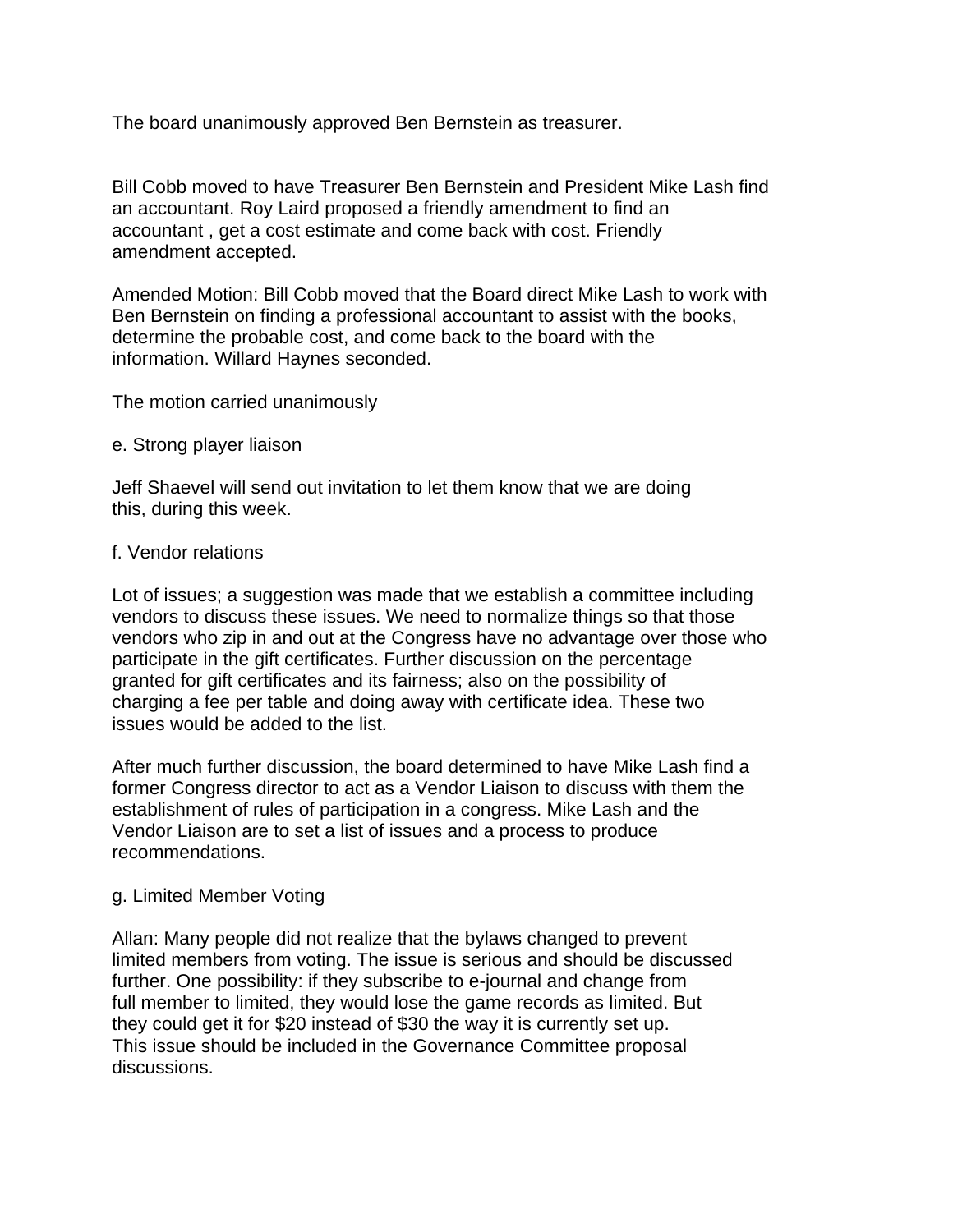h. League play

Roy Laird provided the following:

Discussion on Special Team Tournament: Mike will suggest teams of three playing x number of matches in y time period, with nominal prizes for top four teams.

Basic idea is to promulgate league of teams from chapters, who would challenge other teams on internet, play a series of matches, have fun; various criteria for various prizes.

Which server to use has not been discussed as there are a lot of tech problems due to handles and ratings. Probable result will be to leave it to the two players which server they will play on. The games are not to be rated. Time limits: a minimum of 30 minutes basic time, as in AGA rated games, with some overtime provision not yet decided.

i. Marketing Funds:

Table for next time. No objection.

- 4. New Business
- a. Selection of Representatives for World Pair Go

It was agreed that Paul Celmer will be this year's representative. For the future we need a process to choose this person. Bill and Jeff volunteered to work on establishing guidelines.

Roy Laird moved to have Bill and Jeff work on guidelines for guest officials who attend international and other major events with players. Willard Haynes seconded.

No further discussion. Unanimously carried.

a. Initial discussion of highest level leagues, and a system to promote strong players to professional level

Held over to next meeting.

a. Discussion of role of Board members on committees (Email thread.)

Held over to next meeting.